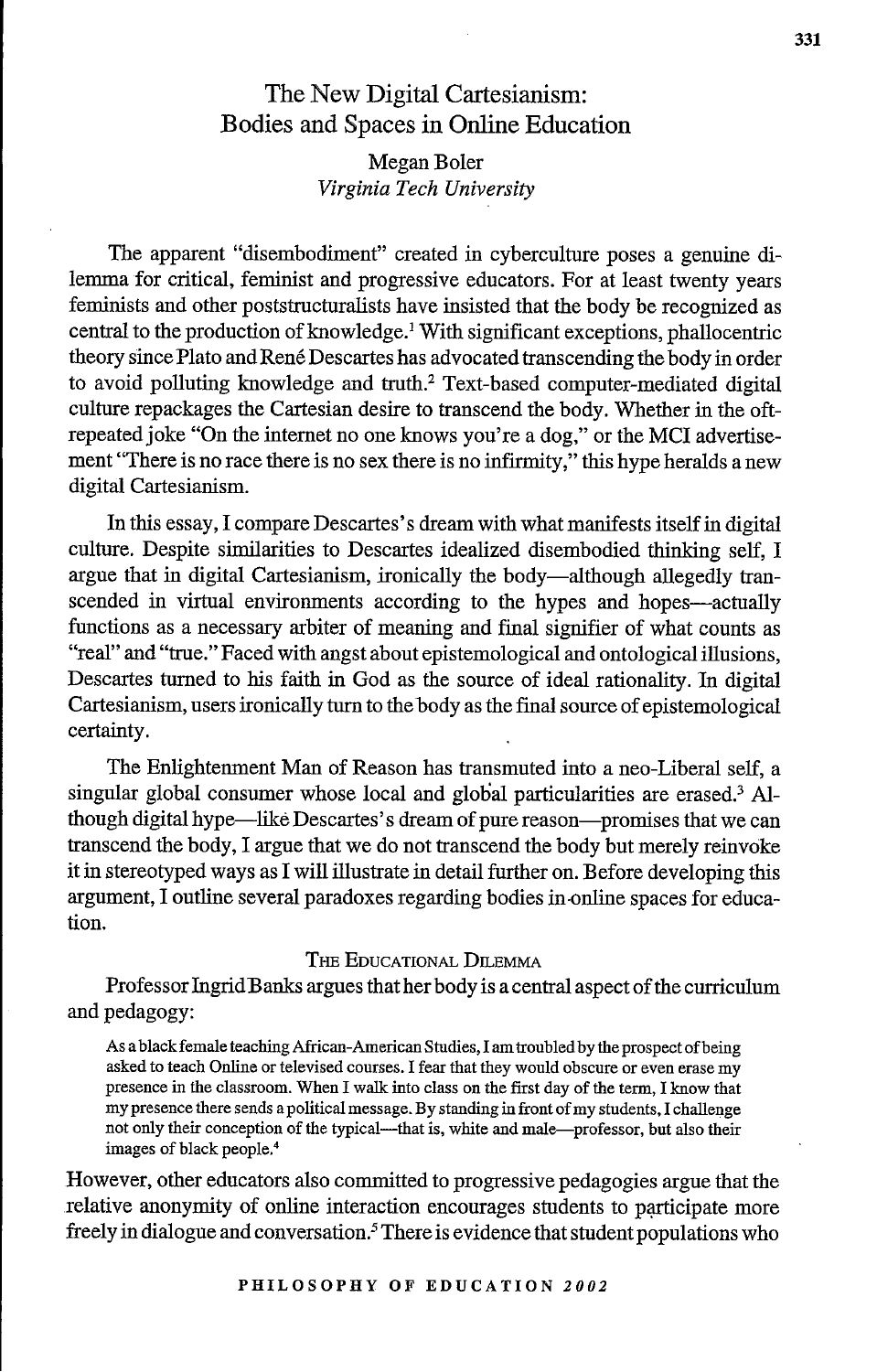are often silent in the physical classroom participate more frequently in online environments. Disembodiment may encourage "freedom of expression," and encourage students to express "politically incorrect" views that need to be discussed openly. As Banks writes,

some colleagues have told me that certain students are willing to say things online that they would not mention in the classroom. Given that I teach sensitive material that challenges students to think critically, the Internet could be a great way of pushing students to discuss why they think the way they do.<sup>6</sup>

Freedom of expression certainly functions as a powerful argument for online education especially in the North American context of first Amendment rhetoric. But there are strong arguments to be made for the value of having these difficult conversations in face-to-face proximity. Banks expresses this clearly:

I don't like the idea of students hiding behind a computer monitor. I want to engage them. and I want them to engage each other, face to face. Over the course of the semester, I want to see their uncomfortable facial expressions and body language change. Of course, some expressions and gestures won't change, which is also information that I want to have.<sup>7</sup>

This educator's concem for embodied pedagogy is widely shared. No doubt, to express "difference" in the absence of "face-to-face" may be less uncomfortable.. But is comfort a goal of education? Does disembodiment allow for growth and transformation? Before pursuing this, I detail three ways in whichDescartes' s dream has morphed into new digital Cartesianism.

## THE CARTEsIAN HYPES AND HOPES

A first point of comparison is the hallmark Cartesian privileging of mind over body. According to Descartes, rational consciousness is not dependent on the body. "The Cartesian knower.. .being without a body, not only has 'no need of anyplace'...but actually is 'no place."'" Freed from the polluting and erring body, a body which is merely a machine, the rational thinker has achieved the will to transcendence. Descartes privileges the human mind as better known to us than the human body. He argues that "the first thing one can know with certainty" is that "man, that is his soul, is a being or substance which is not at all corporeal, whose nature is solely to think."9 Very much describing a cyborg discourse, Descartes saw the body as a machine. As Susan Bordo describes, the "body is matter of purely mechanical functioning."<sup>10</sup>

The enlightenment dream of pure rationality has a direct correlation in digital hype. When William Gibson coined the term "cyberspace" in his cyberpunk novel *Neuromancer,* cyberspace represented freedom from "meat," the body and its constraining limits. This disembodied hype is commonly expressed as "online, one can be whomever one wants to be"—that is, online identity is unfettered by the body.

One of the most often repeated claims about virtual reality is that it provides that technological means to construct personal realities free from the determination of body based ("real") identities.. .Users are also told that the physical body is of no consequence in virtual worlds... **.VR** is promoted as a body free environment, a place of escape from the corporeal embodiment of gender and race.<sup>11</sup>

However, as I centrally argue, "Cartesianism with a twist" does not escape the body online.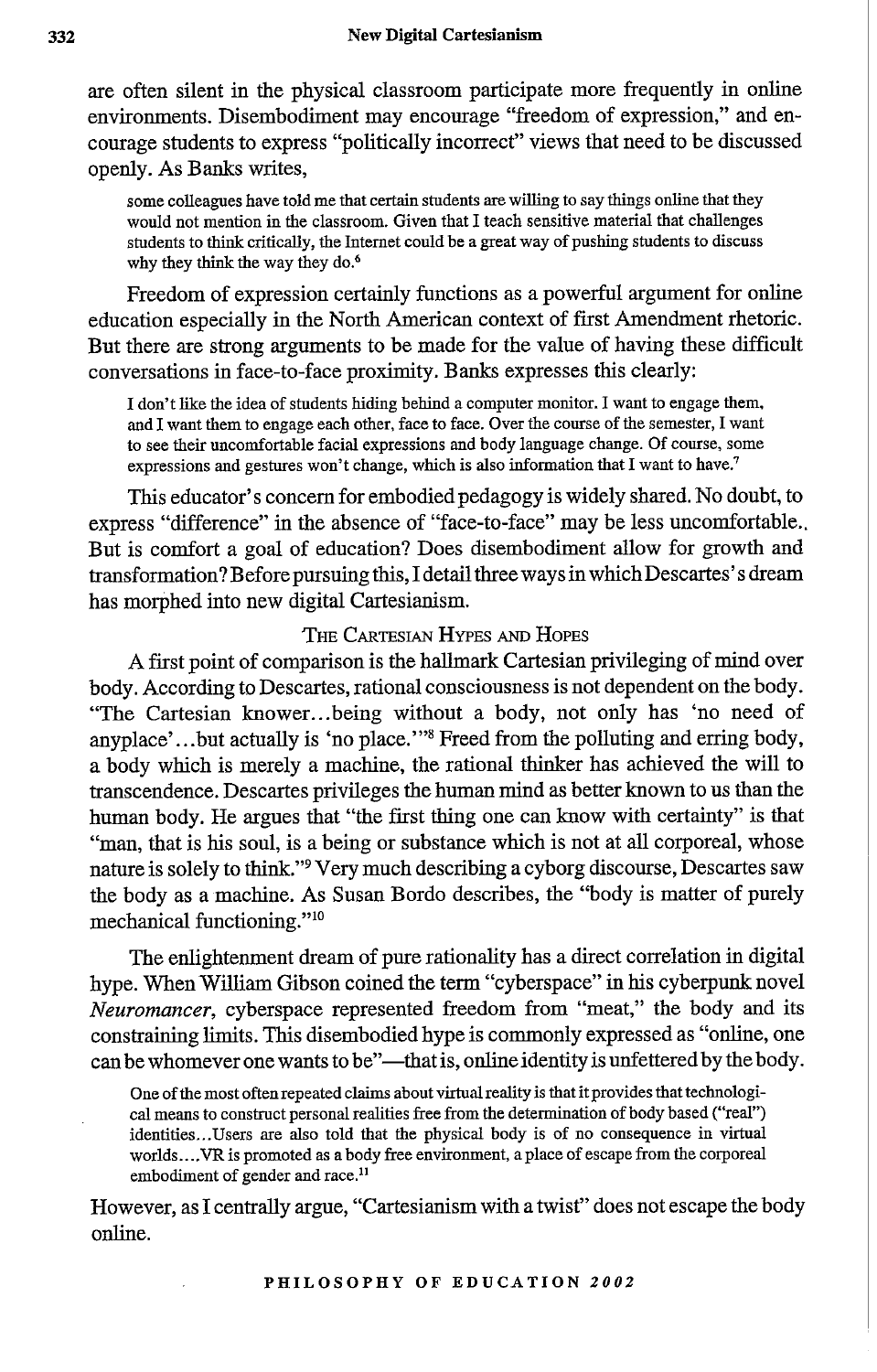#### **Megan Boler**

A second point of comparison has to do with the autonomy of the Cartesian Man of reason. The thinking self is autonomous, isolated from other selves and bodies. With Descartes is born the distinctive emphasis on consciousness as a quality located within the private interior space of the mind. Experience is understood as "occurring deeply within and bounded by a self." This new boundary between inner and outer, between self and World, shores up the enlightenment foundation for the autonomous individual. The possibility of "interbeing," of connection to others in terms of bodies, space, shared material existence becomes of little consequence. The highest premium is placed upon an autonomy born of isolation. For the rationalist, this autonomy is a form of freedom that brings one closer to realizing God in human form.

Descartes's dream of autonomy is at first glance fully realized in digital culture. Autonomy and choice are hallmarks of user interaction in digital culture. One can control if, when, and how one interacts with others online. The virtual self is quintessentially "private," able to hide its interiority from others. The cyborgian interaction of person and computer enables a clear demarcation between the interior experience of self and world. The entirety of communication and imaging of the other takes place largely within an interior mental arena, within consciousness shaped entirely by the user's own internal workings save for the flickering signifiers of digital text. The assurance of "privacy," the (alleged) agency and freedom of the user, are hallmarks of the Cartesian "interiority." However, simultaneous with this ideal of autonomy is the paradox that the majority of online usage reflects a desire for connection with the others.

Finally, Descartes's famous maxim "I think therefore I am" translates into "I flicker therefore I am." For Descartes, *cogito ergo* sum offers reassurance that thinking activity of proves one's existence. "I am, I exist, is necessarily true each time that I pronounced it, or that I mentally conceive it."<sup>12</sup> The activities of thinking prove to Descartes only his existence; the cogito does not guarantee epistemological certainty. Similarly, in digital culture "I flicker, therefore I am" guarantees no epistemological certainty, but only the indubitable presence of bits and bytes that signify a rational (whether human or technological) consciousness.

To summarize, the enlightenment man of reason has effectively morphed into the neo-Liberal autonomous individual, whose online, disembodied presence fulfills Descartes's dream. The hype is Cartesian in three ways: (1) the alleged insignificance of the body to online interactions (on the Internet, no one knows your dog); (2) the freedom, autonomy, and private interiority allowed by digital control; and (3) the equation of existence with the rational consciousness of pure mind interacting with other minds.

Before discussing what I call the twist of new digital Cartesianism, it is important to recognize compassionately the desire for transcendence. The desire to transcend mortality and the limits of the flesh is ancient. After all, it is our body which brings us suffering through its limits of pain or ability. One can imagine and think of many possibilities that the body and its associated material conditions cannot achieve. One might argue that all literature and art stems from the desire to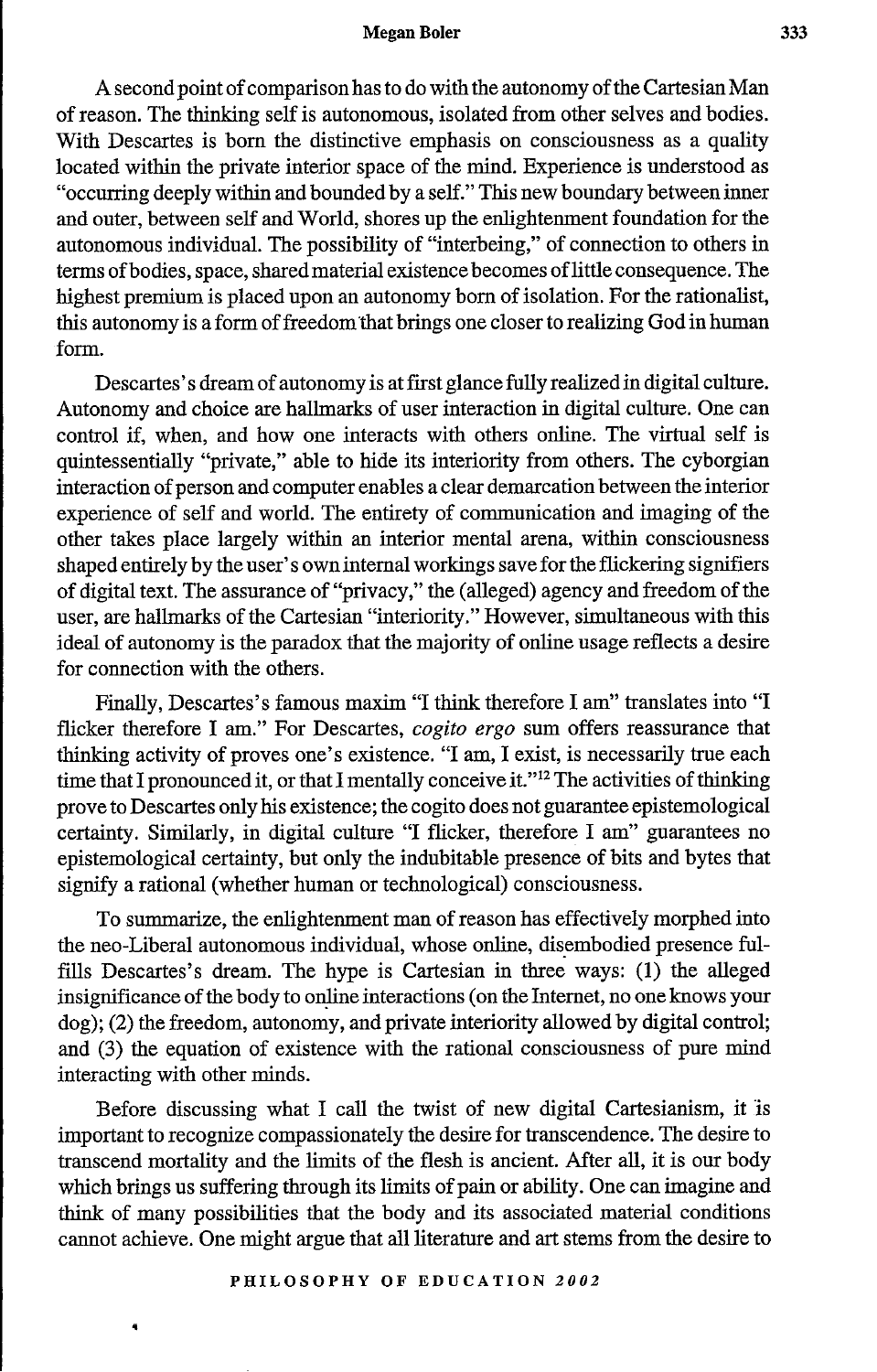transcend the limits of the body and expects inevitable death: one hopes to leave a part of oneself behind, to achieve immortality through the sharing of communicated ideas.

Second, utopian hopes of transcendence are echoed (albeit for different reasons) by radical theorists of digital culture such as Allucquere Rosanne Stone, Donna Haraway, and many others. These progressive thinkers hold out the hope that identities in digital environments can be fluid and "queer," not fixed in static forms, that online interactions are potentially freed of bias, prejudice, and stereotyped. Finally, the utopian hopes envision digital worlds in which we connect with differences across national and geographic boundaries.

However, as I will now argue, my concerns are that in fact in online environments  $(1)$  difference is reductively defined by neo-Liberal definitions of the self;  $(2)$ there is little evidence that users engage with differences of race, class, gender, or sexual orientation beyond their stereotyped conception; (3) in educational spaces, one finds limited potential for the deep engagement and dialogue required for transformation.

I call this "digital Cartesianism with a twist" because most often, users inquire about the others "age /sex /location" in order to interpret communication, and/or to confirm one's projection of the others identity. The "real body" is frequently invoked in online communication to authenticate identity and establish meanings. Unlike the Cartesian ideal, in digital transactions the body functions as a transcendental signifier. In online environments, the metaphysics of presence depends upon real bodies, despite the hype that cyberspace allows us to interact exclusively negative and with pure minds. Thus I argue that not only is the body not transcended, but it is invoked in reductive and stereotyped form.

## THE BODY ONLINE

[E]ven when the body is anchored elsewhere and unavailable as the source of symbolic cueing, central distinctions that reference the body as connected to self will still be evoked as the basis of meaningful communication.<sup>13</sup>

In an essay titled "Reading Race Online: Discovering Racial Identity in Usenet Discussions," Byron Burkhalter demonstrates that in his studies of newsgroup users

[d]iscussion between groups, which progressive people might hope would alleviate racial stereotypes, instead is a site where previously held stereotypes are made into self-fulfilling prophecies... .In online discussions, readers treat racial identities as entailing particular perspectives.. .discrepancy arises when a person identified as a member of a particular racial group by his or her physical characteristics offers a perspective that is inconsistent with the stereotype of that group.<sup>14</sup>

The key point here is that online, readers make an "essentialized" link between.a user's racial identity and the perspective and views which that person is then believed to hold.

I During online arguments, authors' perspectives are used to challenge their racial identity. For example, the following post responds to the author who was troubled by Blacks she had seen on a talkshow and finds a discrepancy between the author's identity as Black and the perspective she offers: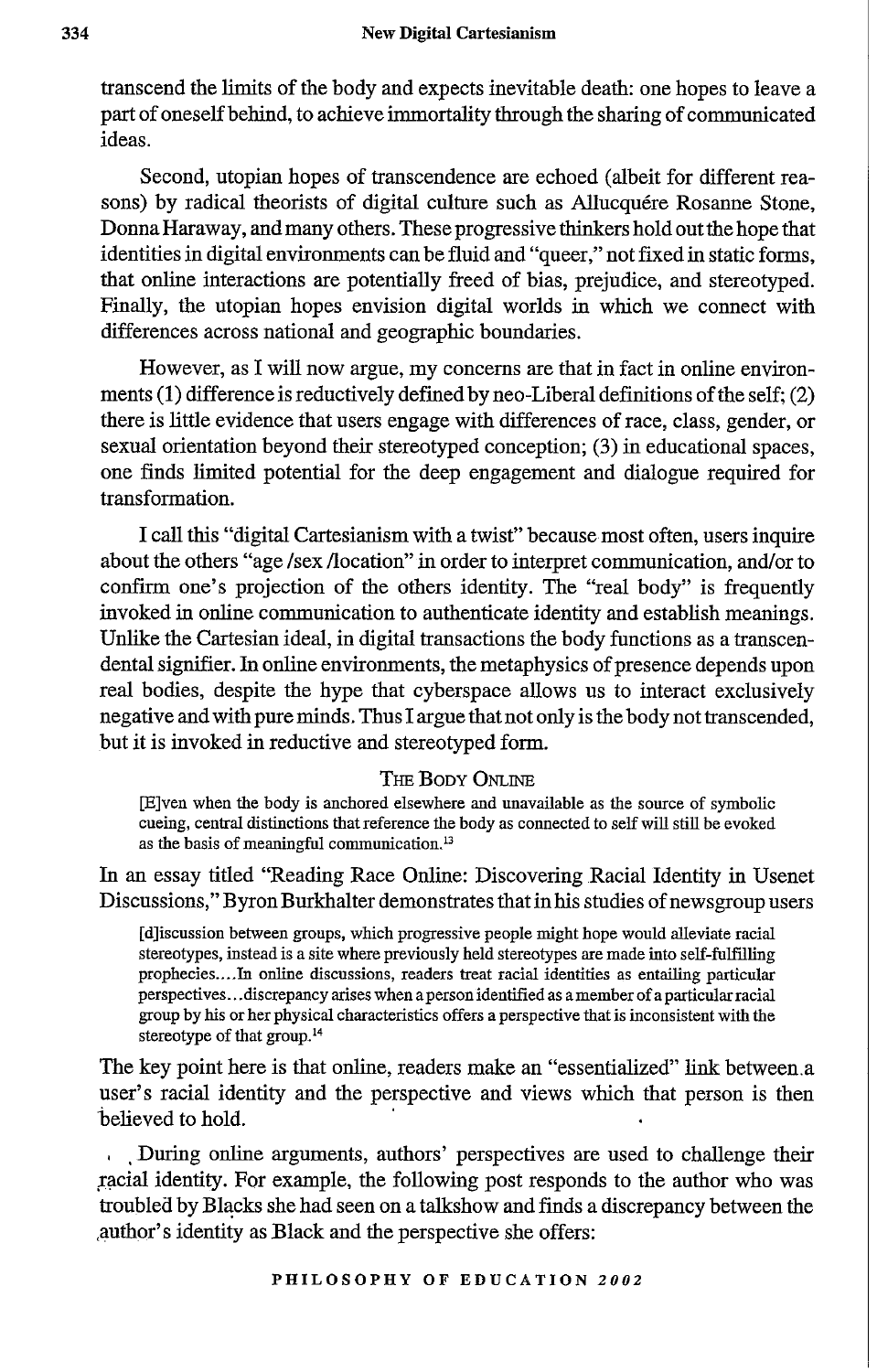### Megan **Boler**

[And] it is a shame that you even have to ask these questions because I would hope that you see more blacks on Ricki Lake, whether you are black or white. But being black, I am truly amazed at what you have asked. I will just guess that you are still a teen, (as opposed to a hick that has never seen a black person) and haven't been out in the world and exposed to much. **15**

The online user is confused by how a "black person" could express a particular view which did not conform to the stereotyped notion of what perspective a black person should hold. The user reconciles the dissonance by attributing the discrepancy to the other's adolescent age and ignorance.

Resolving these puzzles by modifying the author's identity allows readers to maintain the connection between racial identities and perspectives....perspective and race are made to conform online. Far from being a site where race, racism, ethnocentrism, or stereotyping are banished, these phenomena flourish in newsgroups.<sup>16</sup>

Despite the hypes and hopes that online interaction might open new spaces of communication, there is ample evidence that users invoke habitual assumptions and stereotypes about bodies in order to make sense of the other.<sup>17</sup> As Stone describes in *The War of Desire and Technology,*

for symbolic exchange originating at and relating to the surface of the body, narrowing the bandwidth has startling effects. A deep need is revealed to create extremely detailed images of the absent and invisible body....Frequently in narrow-bandwidth communication the interpretative faculties of one participant or another are powerfully, even obsessively, engaged.<sup>18</sup>

Stone argues further, following Jacques Lacan, that desire "theorized as a response to perceived lack, arises as a product of the tension between embodied reality and the emptiness of the token, in the forces that maintain the preexisting codes.. .for body....that are absent from the token."<sup>19</sup>

The body's role as "final arbiter" of authentic identity is evident across studies of online interaction. One of the most revealing crises of interaction in which the "body" plays a most obvious role is in users' experiences of "deception" with another user. One of the more famous is the incident of Joan, the "wheelchair therapist." Despite that he was "in fact" a man, the user Alex presented himself online (or, was misperceived once and then came to assume this continuing identity) as a disabled, wheelchair-bound female therapist. As an online persona, over the course of several months "Joan" developed numerous highly intimate relations with other women. When eventually "some of the online friends wanted to meet her in person," real-life Alex freaked out and decided that online Joan needed to die. Joan's fictitious husband then gets online and tells the friends that Joan is deathly ill in a hospital. When the online friends offer an outpouring of financial and emotional assistance, real-life Alex finally decides Joan needs to recover. However, when "real" cards and flowers are sent to the supposed Manhattan "hospital" the fiction unraveled and Joan is revealed to be Alex. There are'numerous accounts of this particular event. Joan's friends were furious with the deception. As Sherry Turkle summarizes, some of the anger is simply anger at being lured into intimacy by a man who poses as a woman to win their secret confidence. Some of the anger

centers on the fact that Joan had introduced some'of her online women friends to lesbian netsex, and the women involved felt violated by Joan's virtual actions [when in fact he was aman]....In other accounts, Joan introduced online friends to Alex, aManhattan psychiatrist, who had real-life affairs with several of them.<sup>20</sup>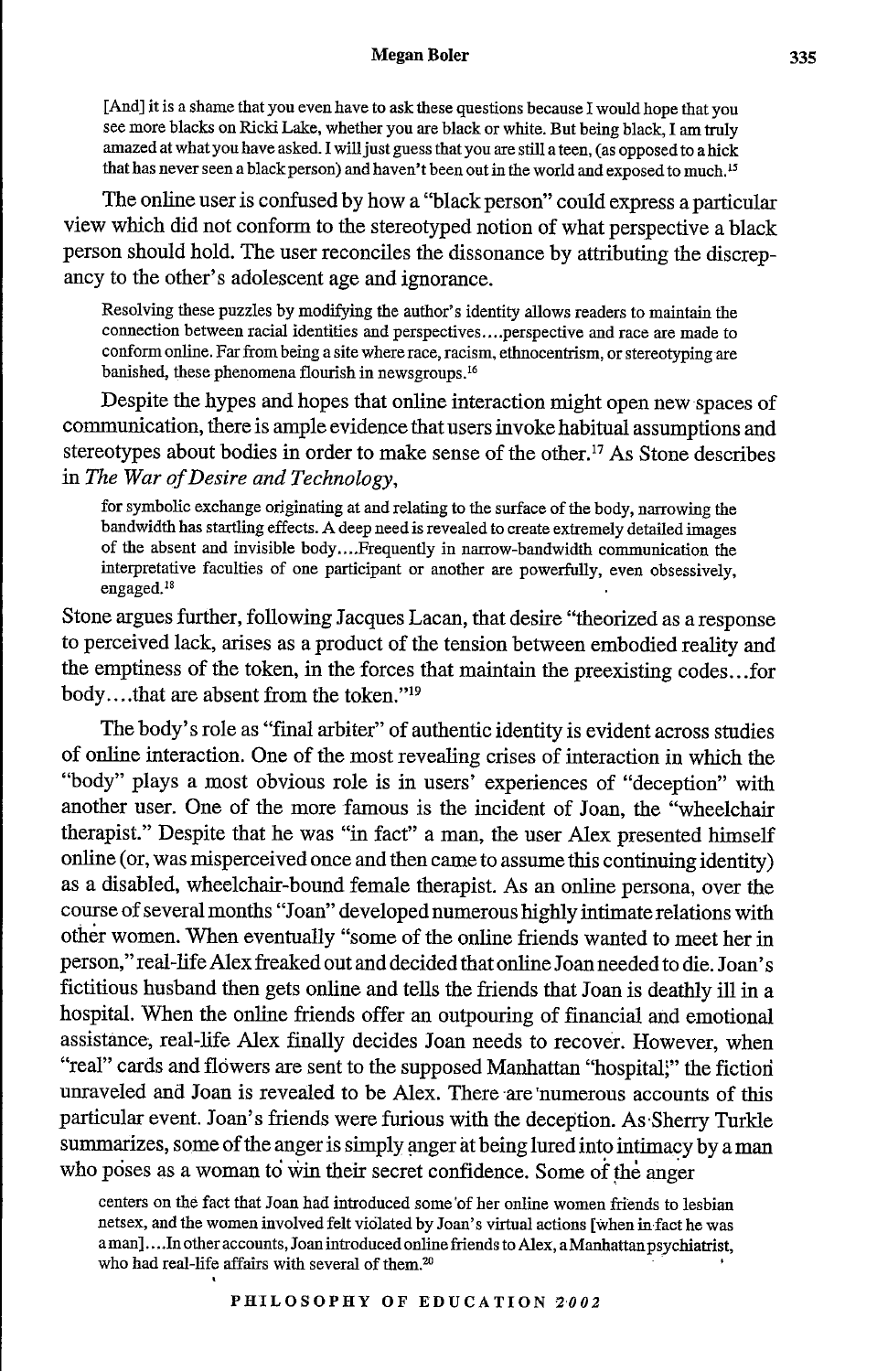The anger at being deceived turns on the "body" being the final arbiter of authentic identity and hence truth. As Jodi O'Brien argues, "Ultimately, one has either a vagina or a penis, and the presence of one or the other of these physical attributes marks an 'authentic' immutable presence in time and space. Or so we will continue to believe."<sup>21</sup> In the case of "deceptions," the "physical attribute" of one's "real" biological identity functions to determine "the real person." As Stone notes, "the societal imperative with which we have been raised is that there is one primary persona, or 'true identity,' and that in the off-line world-the 'real' world-this persona is firmly attached to a single physical body."<sup>22</sup>

It can be argued that the instances I list represent only some kinds of online interactions, and that virtual relationships have the potential to transcend these limited and stereotyped conceptions of the self and its relationship to an essentialized body. To which I respond yes, and yes. But as O'Brien argues, for online relationships to represent and inhabit truly "queer" or "transgendered space," the social meanings shared by those inhabitants on and off-line must be social meanings not constrained by the still omnipresent and dominant assumptions about such categories as gender and race. Unfortunately, there is not yet evidence that the majority of users inhabiting online spaces represent a demographics of democracy, much less a population who shared "queered" understandings of the relationship of sex to gender. And my question remains: how might these narrow bandwidth educational interactions disrupt fixed assumptions? One must examine the complexity of people's social networks, and cannot examine solely "whether and how an individual transforms her ideas in an online educational environment." Any person's experience is occurring in myriad spaces and places and interactions. Nonetheless, I want to raise the alarm that it is not at all clear that the disembodied, anonymous space of online communication will assure that users in any way challenge fixed notions of gender and racial identities.

To summarize, instances in which users "deceive" others through their online self-representations illustrate precisely how the body functions as the final arbiter of truth, authenticity, and meaning. You can be whomever you want to be online, but quite often you'll be asked to reveal your "true" identity-meaning, a shorthand reference to your gender or race. And once you have uttered "male or female, black or white" there is little fluidity or ambiguity about what this nomenclature means.

IMPLICATIONS OF DIGITAL CARTESIANISM FOR EDUCATION

What are the implications of digital Cartesianism for online education? If my argument is correct, that bodies are not in fact transcended by reason, what does this mean for progressive, radical, or feminist pedagogies? As a frame, consider Bordo's critique of Descartes and her suggestion the goal of "dynamic objectivity."

If the key terms in the Cartesian hierarchy of epistemological values are clarity and distinctness-qualities which mark each object off fromthe other and fromtheknower-thekey term in this alternative scheme of values might be designated as *sympathy....* [Sympathetic understanding] means granting personal or intuitive response a positive epistemological value, even (perhaps especially) when such response is contradictory or fragmented. "Sympathetic" thinking, Marcuse suggests, is the only mode which truly respects the object, that is, which allows the variety of its meanings to unfold without coercion or too focused interrogation.<sup>23</sup>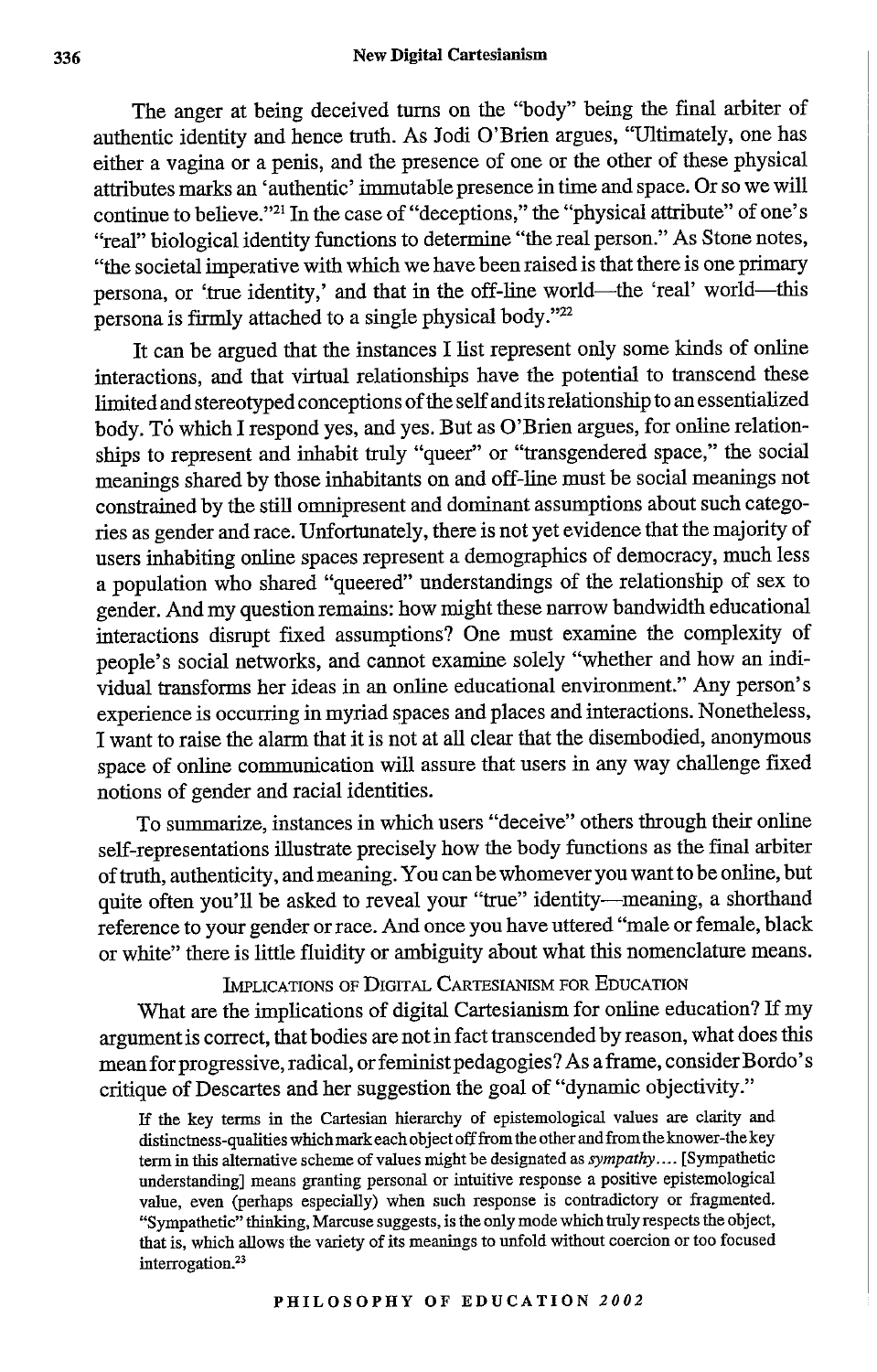Bordo outlines EvelynFox Keller's notion of "dynamic objectivity," and argues that

in contrastto the conception of dynamic objectivity, Descartes's program forthe purification of the understanding.. .has as its ideal the rendering impossible of any such continuity between subject and object. The scientific mind must be cleansed of all its "sympathies" toward the objects it tries to understand. It must cultivate absolute detachment.<sup>24</sup>

Sandra Harding calls this a supreme characterization of modem science, and a "super masculinization of rational thought."<sup>25</sup> Feminists and others have directly extended this critique to digital identities. Anne Balsamo writes,

Upon analyzing the 'lived' experience of virtual reality, I discovered that this conceptual denial of the body is accomplished through the material repression of the physical body. The phenomenological experience of cyberspace depends upon and in fact requires the willful repression of the material body... .From a feminist perspective is clear that the repression of the material body belies a gender bias in the supposedly disembodied (gender free) world of virtual reality.26

Balsamo's argument confirms the longstanding feminist critique of Cartesian rationality: namely, the ideal of a reality "free from bodies" reflects the masculinist ideal which entails a "repression" of materiality and the body.

To conclude this essay, I will show how dynamic objectivity can be linked to some of the goals of socially progressive pedagogy. What counts as an educational experience that leads to growth and transformation? Specifically, to what extent is this experience connected to the material and social environment of proximity? In *Experience and Education,* Dewey cautions:

A primary responsibility of educators is that they not only be aware of the general principle of the shaping of actual experience by environing conditions, but that they also recognize in the concrete what surroundings are conducive to having experiences that lead to growth. Above all, they should know how to utilize the surroundings, physical and social, that exist so as to extract from them all that they have to contribute to building up experiences that are worthwhile.<sup>27</sup>

Dewey emphasizes the educator's responsibility to consider the concrete surroundings that shape educational experience. Educational growth and transformation cannot be divorced from the material environment.

[W]e live from birth to death in a world of persons and things which in large measure is what it is because of what has been done and transmitted from previous human activities. When this fact is ignored, experience is treated as if it were something which goes on exclusively inside an individual's body and mind. It ought not to be necessary to say that experience does not occur in a vacuum.<sup>29</sup>

Dewey's urging to consider the "distributed" experience of the self suggests a fundamental epistemological and ontological problem for online education. In contemporary terms, Alison Adam asks in *Artificial Knowing,*

how far is the body or embodiment necessary for having knowledg?... at least two aspects of situatedness are of interest-being physically situated in an environment (which relates to the embodiment problem) and being socially situated in a culture."29

Foreshadowing the work of thinkers such as Michel Foucault as well as contemporary analyses of how space is defined not merely in terms of its absolute, physical stasis but rather how spaces dynamically construct social experience and vice versa, Dewey's critique of "traditional" education parallels contemporary concerns about online education: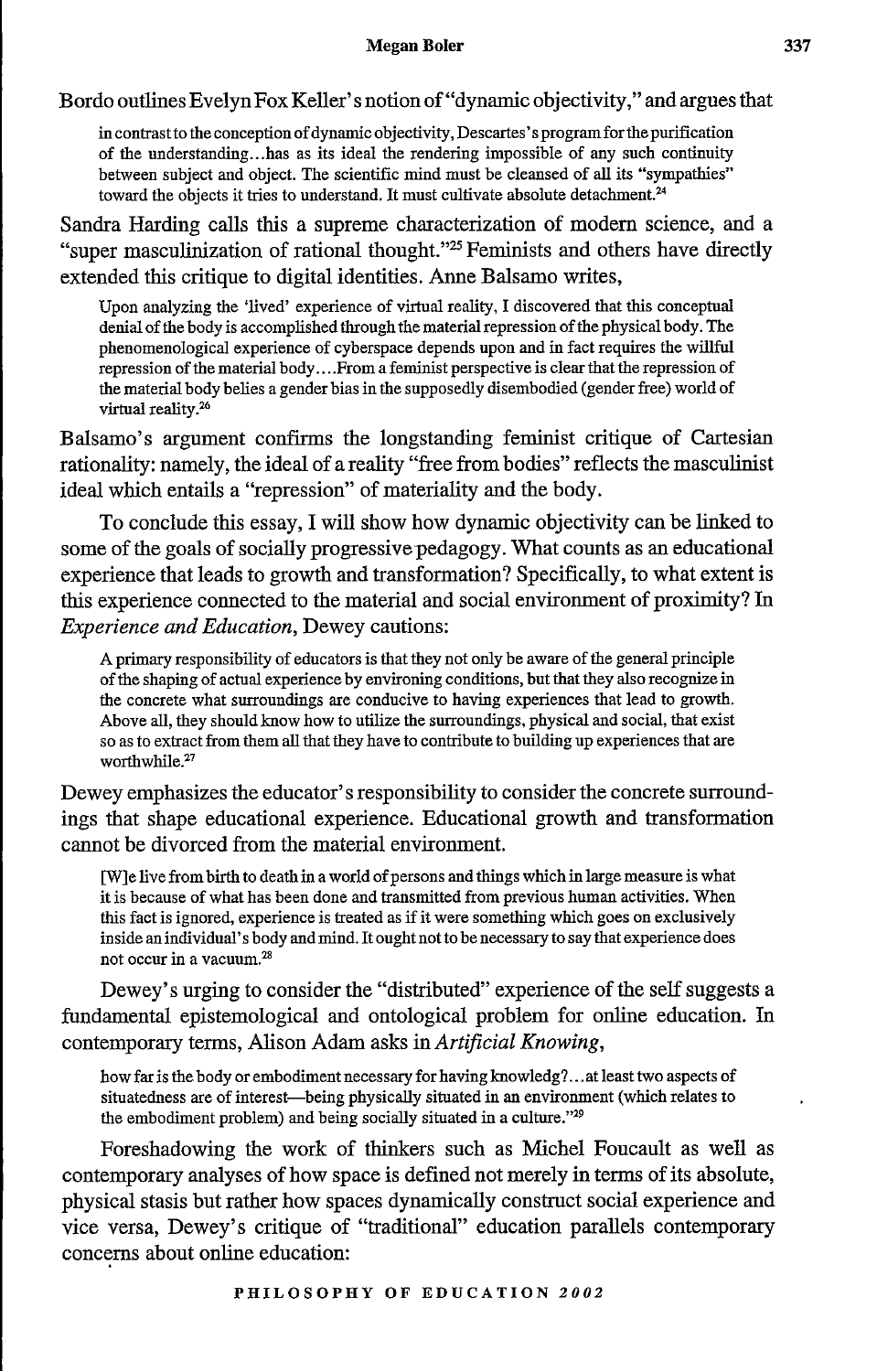Traditional education... .could systematically dodge this responsibility. The school environment of desks, blackboards, a small school yard, was supposed to suffice. There was no demand that the teachershould become intimately acquaintedwith the conditions of the local community, physical, historical, economic, occupational, etc., in order to utilize them as educational resources.<sup>30</sup>

At minimum, Dewey's critique suggests that online education aligns itself with traditional aims. Without doubt, online education can systematically dodge the need to "become intimately acquainted with the conditions of the local community, physical, historical, economic, and occupational, in order to utilize them as educational resources."

A second key concern has to do with the central importance of the body as both a kind of "text" shared within a physically proximate environment, and the value of the body as part of a transformative pedagogy. Feminist pedagogies most consistently have argued for the body's centrality in education. To engage with others via digital representations of language and images configures experience in an atomized way. The individualized body in front of a computer constructs self as isolated. The hype sells us "accessibility": women homebound with children now have access to education. Yet this reinscribes women's isolation in the home. Why not insist rather that women deserve adequate childcare so they can engage in face-to-face education? To isolate certain bodies geographically may deliver less on the promise of "connection" across borders, and rather reinscribe women's exclusion from the public sphere.

Finally, how can we measure dialogue in its transformative sense as engaged in computer mediated communication? Paulo Freire argues that dialogue

cannot exist unless the dialoguers engage in critical thinking-thinking which discerns an indivisible solidarity between the world and the people and admits of no dichotomy between them-thinking which perceives reality as process, as transformation, rather than as a static entity-thinking which does not separate itself from action, but constantly immerses itself in temporality without fear of the risks involved.<sup>31</sup>

To what extent is this kind of dialogue possible in the absence of face-to-face communication? To engage in a form of thinking which "perceives reality as process, as transformation" and which does not "separate itselffrom action ... without fear of the risks involved" seems in part antithetical to the distanced form of interaction in digital environments. One of the primary arguments about digital participation is that users feel more free to participate because of the safety offered by relative anonymity. This could not be further than the kind of risk-taking Freire calls for, a risk-taking that is based in action and in the kind of transformation which occurs through a deep form of listening to the other.

In virtual interaction, there is a high likelihood of what I call "drive-by difference." For example, computer-mediated expressions of experience related to oppression are unlikely to engage the reader in the kind of "bearing witness" necessary to transformative dialogue. It is very difficult to demand attentive listening and deep grasp of another's experience within the context of fast-paced, multitasking, impermanent traces of digital interaction. Computer mediated communication encourages, at best, the superficiality of drive-by difference. Unfortunately, there is not yet evidence that the majority of users inhabiting online spaces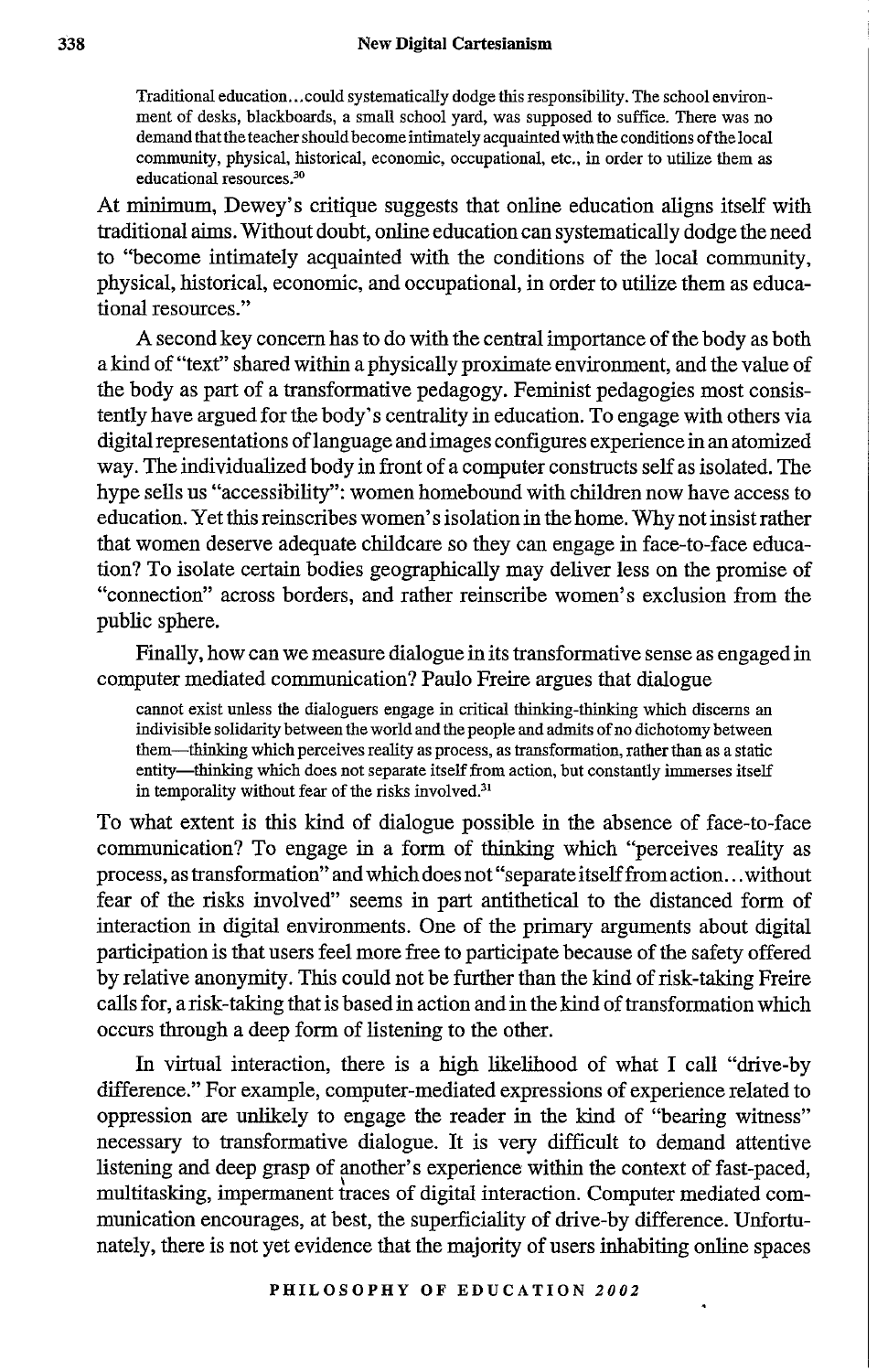represent a demographics of democracy, muchless apopulation who share "queered" understandings of therelationship of sex to gender. How are educators, inparticular, to challenge cultural habits, values, and norms within the narrowed bandwidth on text-based interactions?

The brave new world of digital education promises greater access, increased democratic participation, and the transcendence of discrimination through pure minds. We must interrogate the actuality of these hypes: who has access: is participation online transformative, and is transcendence of difference a goal of progressive pedagogies? The hype tells us that the Man of Reason has morphed into the neo-liberal digital consumer who transcends all local differences and speaks the universal language "digital" (as in the World Com Generation D commercial series). However, the actualities reveal that online communication belies Descartes's dream: in fact what we find is that users crave connection with others; stereotyped notions of the body are invoked; and the public/private divide is reinscribed by keeping mothers learning-and shopping-in the isolated sphere of their kitchens while men continue to use new technologies to be transported into high-rise corporate offices. Our challenge is to envision "web-enhanced" education, and a critical digital pedagogy, that refuses to be sold a world cleansed of the necessarily uncomfortable interactions that define the messy sphere of ethics and transformative education.

<sup>1.</sup> See Elizabeth Grosz, "Bodies and Knowledges: Feminism and the Crisis of Reason," *Feminist Epistemologies,* ed. Linda Alcoff and Elizabeth Potter (London: Routledge, 1993), 187-216; Elspeth Probyn, *Sexing the Self: Gendered Positions in Cultural Studies* (London: Routledge, 1993); and Theresa Senft, "Introduction: Performing the DigitalBody-A Ghost Story," *Women and Performance: A Journal of Feminist Theory,* ed. Theresa M. Senft and Stacy Horn (New York: Women and Performance Project Inc, 1996), 9-34.

<sup>2.</sup> See Susan Bordo, *The Flight to Objectivity* (Albany: SUNY, 1987); Jessica Benjamin, *The Bonds of Love* (New York: Pantheon, 1988); and Timothy V. Kaufman-Osborn, *Creatures of Prometheus* (Lanham, MD: Rowman and Littlefield, 1997).

<sup>3.</sup> Genevieve Lloyd, *The Man of Reason* (Minneapolis: University of Minnesota Press, 1984).

<sup>4.</sup> Ingrid Banks, "Reliance on Technology Threatens the Essence of Teaching," *Chronicle of Higher Education* (16 October 1998).

<sup>5.</sup> Yet others argue, to the contrary, that degrading and harmful norms and stereotypes are reinscribed within the social spaces digital relations. Hegemony and the male gaze is increasingly documented in the assumed "we" articulated or imagined by the users in an online community. In "Type Normal Like the Rest of Us: Writing, Power, and Homophobia in the Networked Composition Classroom," *Tilting Power,* ed. Linda Garber (New York: Routledge, 1994),117-27, Allison Regan analyzes the pedagogical and ethical dilemmas shefaces when, in an online chatinhercomposition course, a studentexpresses death threats towards homosexuals, and in the ensuing discussion the students use the pronoun "we" revealing the assumption that all participants were heterosexual. Regan analyzes how such homophobic expressions easily result in the silencing and "exclusion of lesbian and gay participants from networked conversation" (118). In "Writing in the Body: Gender (Re)Production in Online Interaction," *Communities in Cyberspace,* ed. Mark A. Smith and Peter Kollock (London: Routledge, 1999), 76-106, Jodi O'Brien argues that for online relationships to represent and inhabit truly "queer" or "transgendered space," the social meanings shared by those inhabitants on- and off-line must be social meanings not constrained by the still omnipresent and dominant assumptions about such categories as gender and race. See also Byron Burkhalter, "Reading Race Online: Discovering Racial Identity in Usenet Discussions," Smith, *Communities in Cyberspace, 60-75.*

<sup>6.</sup> Banks, "Reliance on Technology Threatens the Essence of Teaching."

<sup>7.</sup> Ibid.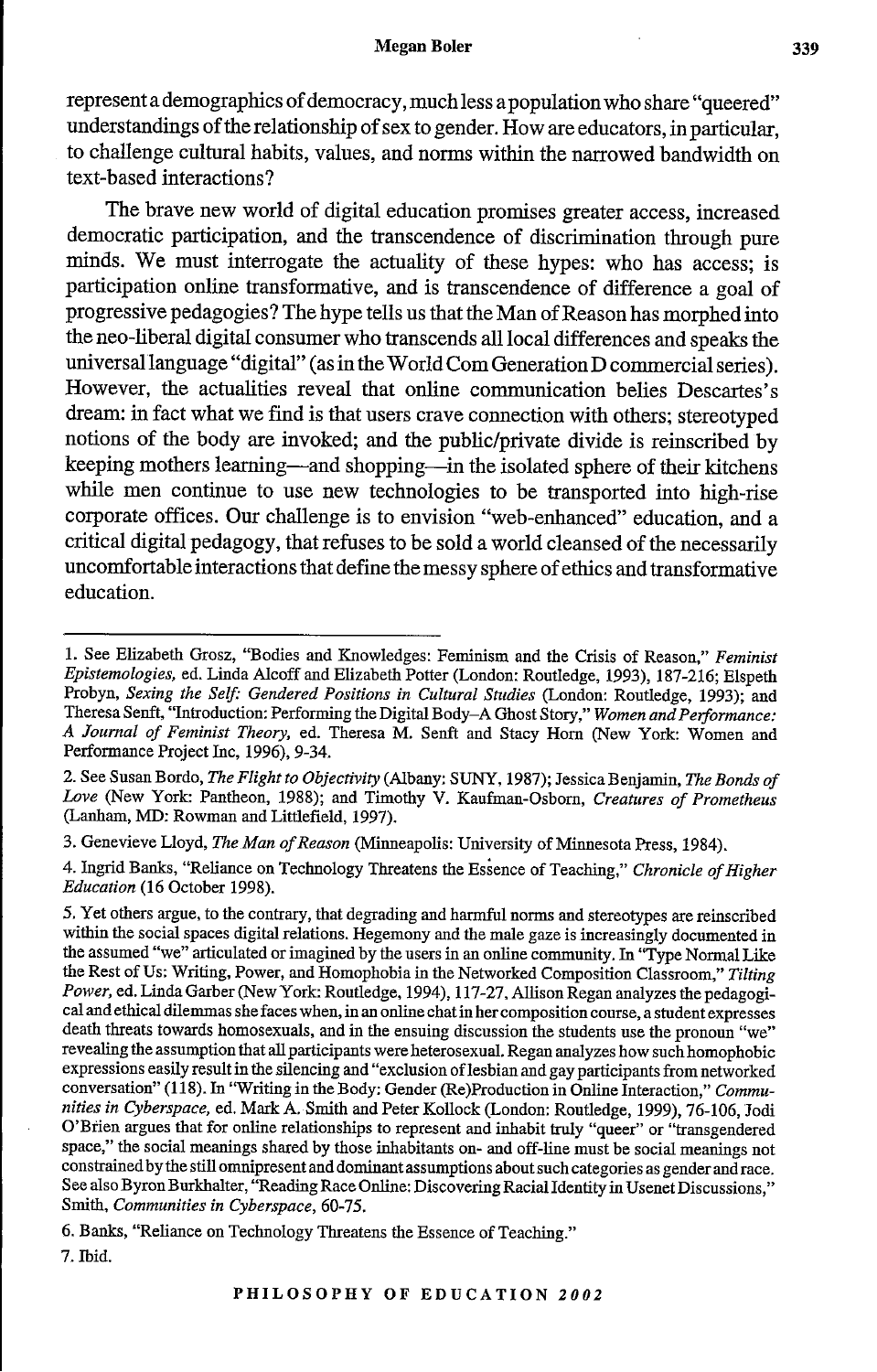8. Descartes quoted in Bordo, *The Flight to Objectivity, 95.*

9. Ibid., 26.

10. Ibid., 94.

11. Anne Balsamo, "The Virtual Body in Cyberspace," *The Cybercultures Reader,* ed. David Bell and Barbara M. Kennedy (London: Routledge, 2000), 493.

12. Descartes, quoted in Bordo, *The Flight to Objectivity,* 24.

13. O'Brien, "Writing in the Body," 85.

14. Ibid., 72-73.

15. Ibid.

16. Burkhalter, "Reading Race Online," 73.

17. Complicating the claim that cyberspace assumes hegemonic norms may be the more accurate analysis that users look for mirror images of themselves. For example, in one account two groups of young children had been interacting online between Louisiana and New York for some months; when the Louisiana group receive a photograph of their penpals, they express shock and ask, "Where are the brothers?" They had assumed their penpals to be "black like them." Margaret Riel, "Cross-Classroom Collaboration: Communication and Education," *CSCL: Theory and Practice of an Emerging Paradigm*, ed. Timothy Koschmann (New Jersey: Lawrence Erlbaum Associates, 1996). In this case, the gaze brought to bear appears not necessarily to be the dominant cultural gaze but the gaze of the self seeking itself. In short, while there is a promise of "freedom" in the anonymity of text-based virtual communities, and a promise that we "transcend" assumed differences in our online interactions, in fact I believe users may tend to reproduce themselves in imagined others. To the extent that this is accurate, psychoanalytic analyses of the self-other relations constructed in online communities is promising. For example, see Benjamin, *The Bonds of Love.* Unfortunately, there is not yet evidence that the majority of users inhabiting online spaces represent a demographics of democracy, much less a population who shared "queered" understandings of the relationship of sex to gender. How are educators, in particular, to challenge cultural habits, values, and norms within the narrowed bandwidth on text-based interactions?

18. Allucquére Rosanne Stone, *The War of Desire and Technology at the Close of the Mechanical Age* (Cambridge: MIT Press, 1995), 93.

19. Ibid., 95.

20. Sherry Turkle, *Life on the Screen: Identity in the Age of the Internet* (New York: Simon and Schuster, 1997), 229.

21. O'Brien, "Writing in the Body," 95-96.

22. Stone, *The War of Desire and Technology,* 73. In social theories of online identities and communities, there is debate about what constitutes the "real" persona and disagreement about what such ethics must be based upon. For example, when this crisis occurred in the CompuServe community, "the hackers...just smiled tiredly....All of them had understood from the beginning that the nets presaged radical changes in social conventions, some of which would go unnoticed. That is, until an event like the disabled woman who is revealed to be 'only' a persona--not a true name at all-along with the violated confidences that resulted from the different sense in which various actors understood the termperson, all acted together to push these changes to the foreground" (80-81). At what point did the transgression of acceptable ethical norms occur? Where does one draw the line regarding which self counts as real in online interactions? However, these questions are beyond my scope. My focus is simply to recount how the body functions as an emergent "metaphysics of presence."

23. Bordo, *The Flight to Objectivity,* 102-3.

24. Ibid., 103-4.

25. Harding quoted in Bordo, *The Flight to Objectivity,* 104.

26. Anne Balsamo, "The Virtual Body in Cyberspace," in *The Cybercultures Reader,* 493.

27. John Dewey, *Experience and Education* (New York: CoDier Books, 1938/1963), 40.

28. Ibid., 39-40.

29. Alison Adam, *Artificial Knowing: Gender and the Thinking Machine* (London: Routledge, 1998), 129.

30. Dewey, *Experience and Education,* 40.

31. Paulo Freire, *Pedagogy of the Oppressed* (New York: Continuum, 1970), 92.